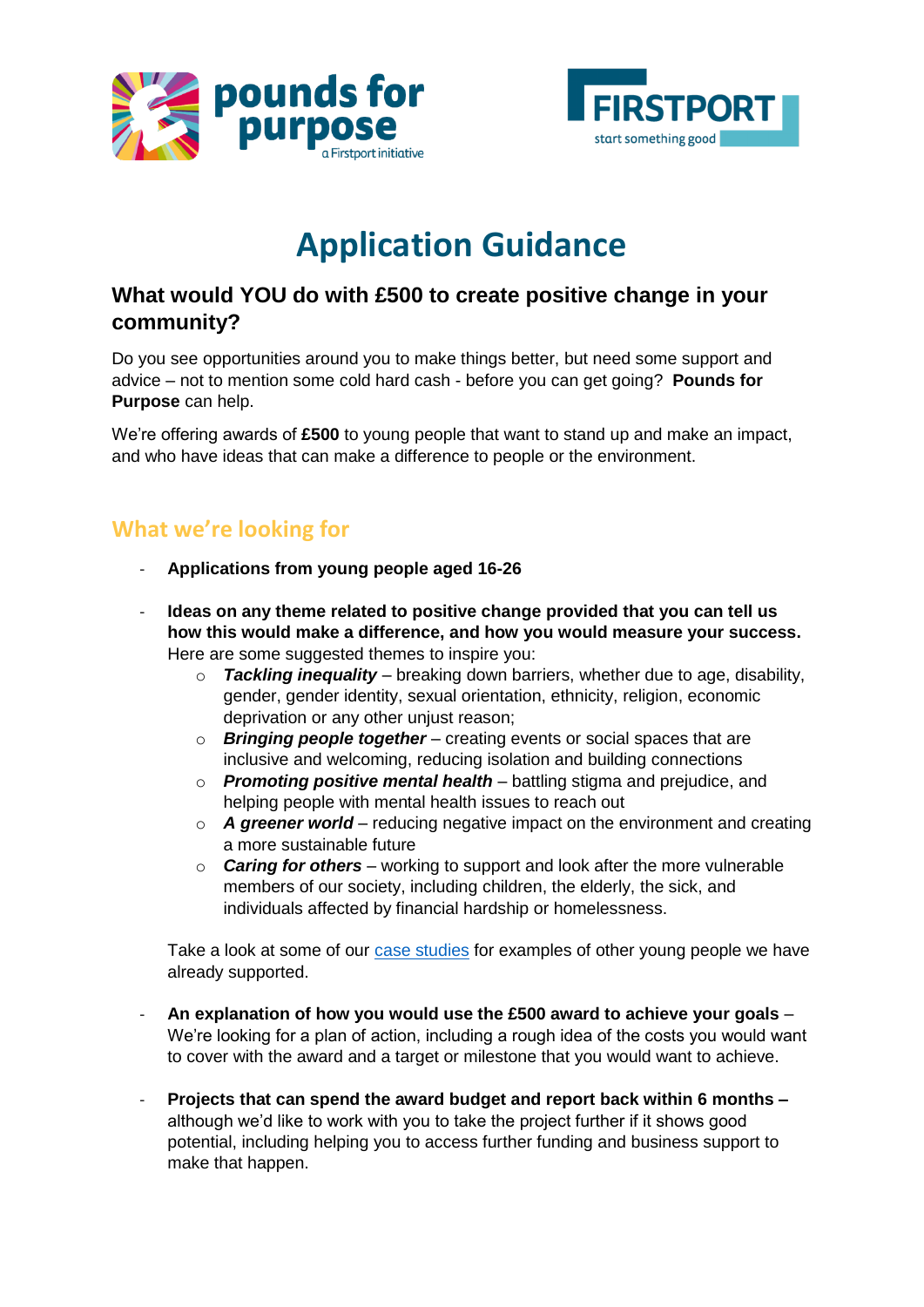



- **We're particularly keen to support projects that have some way to generate income for themselves, and keep the good work going** – but this is something that we have a lot of experience in developing here at Firstport, so we can help you work this out. *At this point, we're most interested in your idea and the change you want to make.*

### **To meet our eligibility criteria:**

- Applicants must be aged 16-26 and permanently resident in Scotland at time of applying
- Most people who benefit from the project must be resident in Scotland
- Proposed projects must not already be up and running on a regular basis
- Proposed projects must be developed by an individual or team of individuals, as opposed to a pre-existing, established organisation
- Proposed projects must not involve political campaigning or the advancement of religion

# **How to apply:**

The application process is very simple:

1. Submit an [application form](https://formstack.io/D0515)

We will let you know when we have received your application, and will come back to you within 2 months to let you know if you have been successful.

### **If we like your idea**

We will have a chat with you to explain the next stages in the process and to tell you about the other support we can offer to give you the best chance of achieving your goals.

Once you are up and running, we will ask you to complete a brief written report, confirming how you have spent the £500 and attaching photographs or video of your project in action.

#### **Good luck!**

#### **A note on data protection…**

Firstport is committed to respecting your privacy and protecting your personal data.

We will keep the information provided within your application on file for a period of seven years. It will be permanently deleted after the publication of Firstport annual accounts. This is for accounting purposes and in line with HMRC requirements.